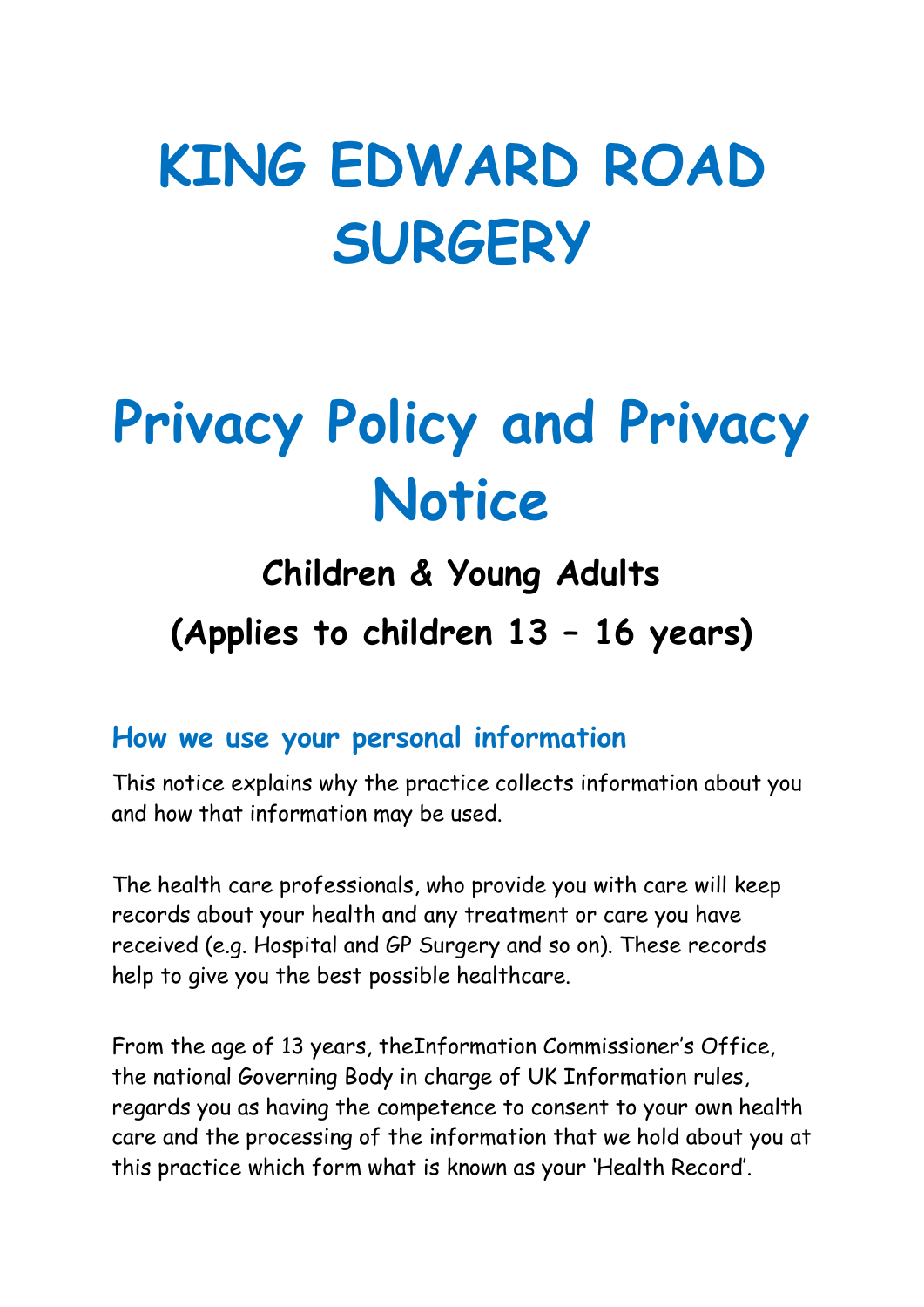This is in line with what is called the 'Gillick Competence' which is a medical law that decides whether a child under 16 years is able to consent to his/her own medical treatment without the need for consent from a parent/carer/legal guardian.

These records may be electronic (information kept on our computers), on paper (letters that we may have or that we receive) or a mixture of both, and we take every care to make sure that your information is kept confidential and secure. Records which this GP Practice holds about you may include the following:

- Details about you, such as your address, legal representative, emergency contact details
- Any contact the surgery has had with you, such as appointments, clinic visits, emergency appointments, etc.
- Notes and reports about your health
- Details about any treatment you have had or are having.
- Results of any tests that you may have such as blood tests, xrays etc.
- Important information from other health professionals, relatives or those who care for you
- Important information from your school that may be to do with your health or wellbeing (eg. behaviour reports, concerns from teachers, vaccinations you have had)
- Information from Child Health about any Health assessments or vaccinations you have had, you have missed or you may need.

Your records will be stored in line with the NHS Code of Practice for Records Management.

It is our job to give you the best care possible and so your records are used to make sure that this happens. We may sometimes need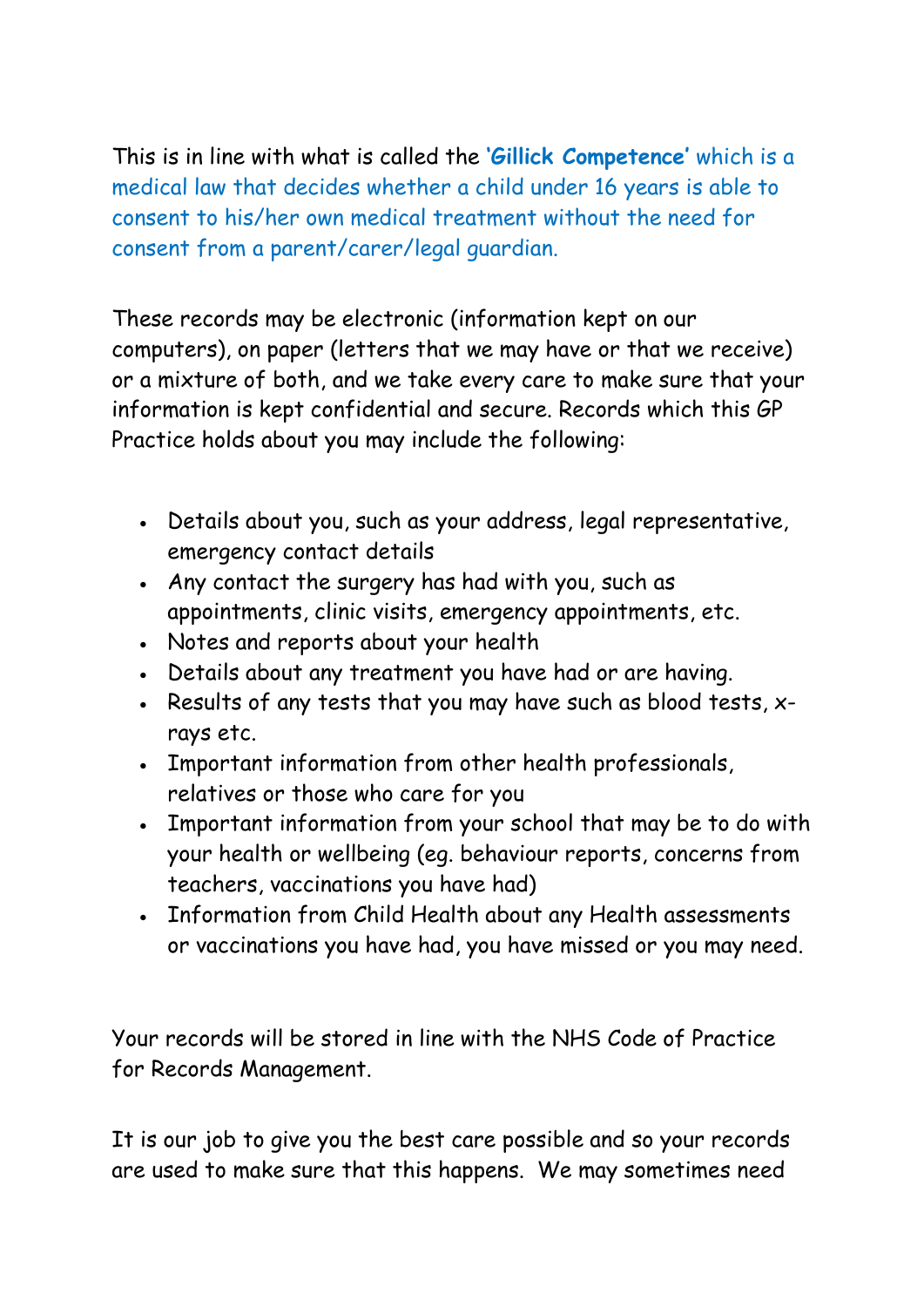to share your information with other people in the NHS to help us to make things in the NHS better. Most of the time, this information will not have your personal details (name. date of birth) so you cannot be identified. In cases where we do need to give your personal details, we will always ask if this is okay with you. Information may be used within the GP practice for clinical audits to help us monitor the quality of the care that you receive.

Sometimes your information may be requested to be used for research purposes – the surgery will always ask you before giving any information for this purpose.

#### How we keep your records confidential

We have to keep your personal information and records private so we will only use or share your information in line with the following guidelines and laws:

General Data Protection Regulation 2018 Human Rights Act 1998 Common Law Duty of Confidentiality Health and Social Care Act 2012 NHS Codes of Confidentiality and Information Security Information: To Share or Not to Share Review

Every member of staff who works for the Practice or another NHS organisation has a legal obligation to keep information about you confidential. Staff at this practice have signed a 'Confidentiality Agreement'.

We will only ever use or pass on information about you if others involved in your care if this is important for your treatment. We will not give your information to anyone else without your permission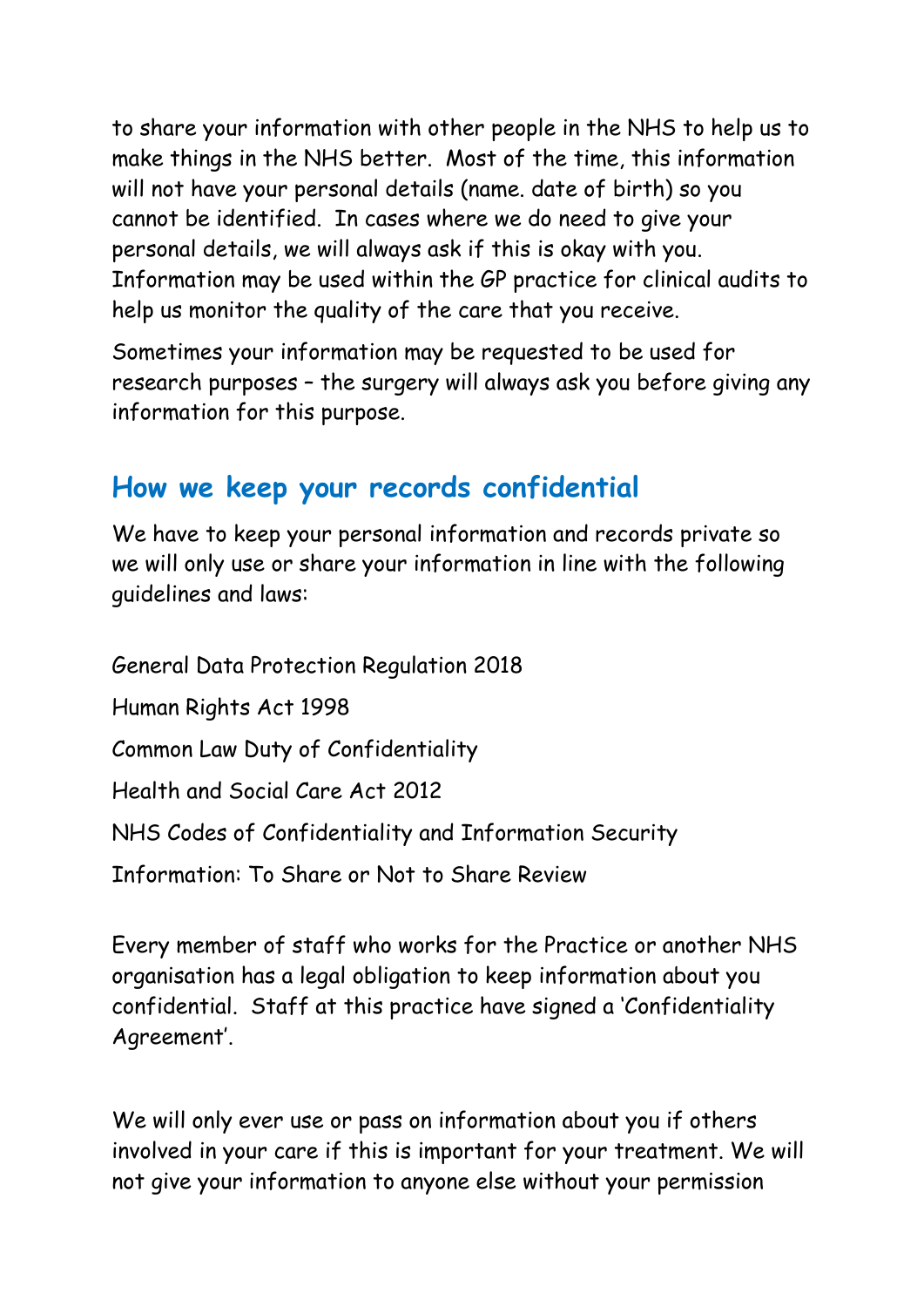unless there are exceptional circumstances (i.e. life or death situations), where the law requires information to be passed on, for example Child Protection and Serious Criminal Activity.

#### Organisations that we may share your information with

We may also have to share or receive your information, under strict agreements on how it will be used, with the following organisations:-

- NHS Organisations
- Doctor, Dentist, Optician or Pharmacist
- Ambulance Service
- Social Care & Safeguarding Services
- Child Health
- County Council
- Schools
- Fire and Rescue Services
- Police & Court Services (if we are asked by law)

We will always tell you who we are sharing your information with and may even have to ask for your consent to do this (ask if it is okay with you) and you may be asked to sign a form for this.

#### Access to your information

Under the new General Data Protection Regulation (GDPR) you have the right to ask to see your medical records whenever you like and this is free. Also, if you think that any of the information you see is not correct, you can ask for this information to be taken out. This can only be done if we are 100% sure that the information is NOT correct. To be able to see your records, this is what you will need to do: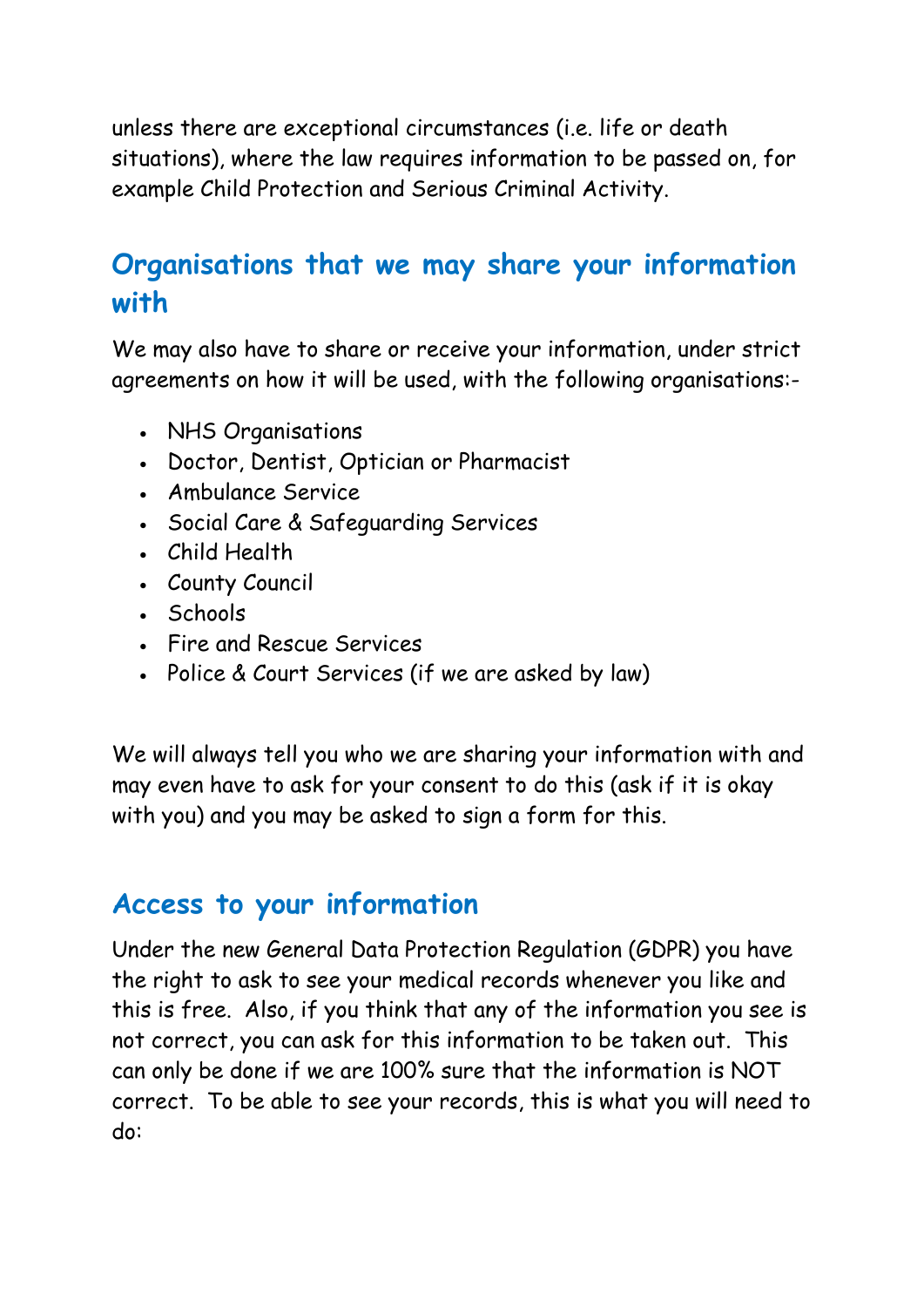- Write a letter to the doctor here to ask to look at your records. You will need to include your full name, date of birth, NHS number (if you know it) and your address. This is so that we can make sure that we are giving this information to the right person.
- The doctor will use the Gillick Competence rules (that we talked about above) to make sure that you are able to have that consent
- We will not charge for this (unless you ask a lot of times then we may put on a charge)
- If the doctor agrees that it is okay for you to have access, we will give you the information within 30 days

#### Data Processor

This is the person/people or organisation that is responsible for using and recording your information. All staff at King Edward Road Surgery are Data Processors.

## Data Controller

The Data Controller is the person/organisation responsible for keeping your information secure and confidential. King Edward Road Surgery is your Data Controller.

## Data Protection Officer (DPO)

The Data Protection Officer has overall responsibility for GDPR within this area. Our designated DPO is Jon Atkinson, the Practice Manager.

## Objections / Complaints

If you need to know anything else about how we use or keep your information, you can ask to speak to our Practice Manager and she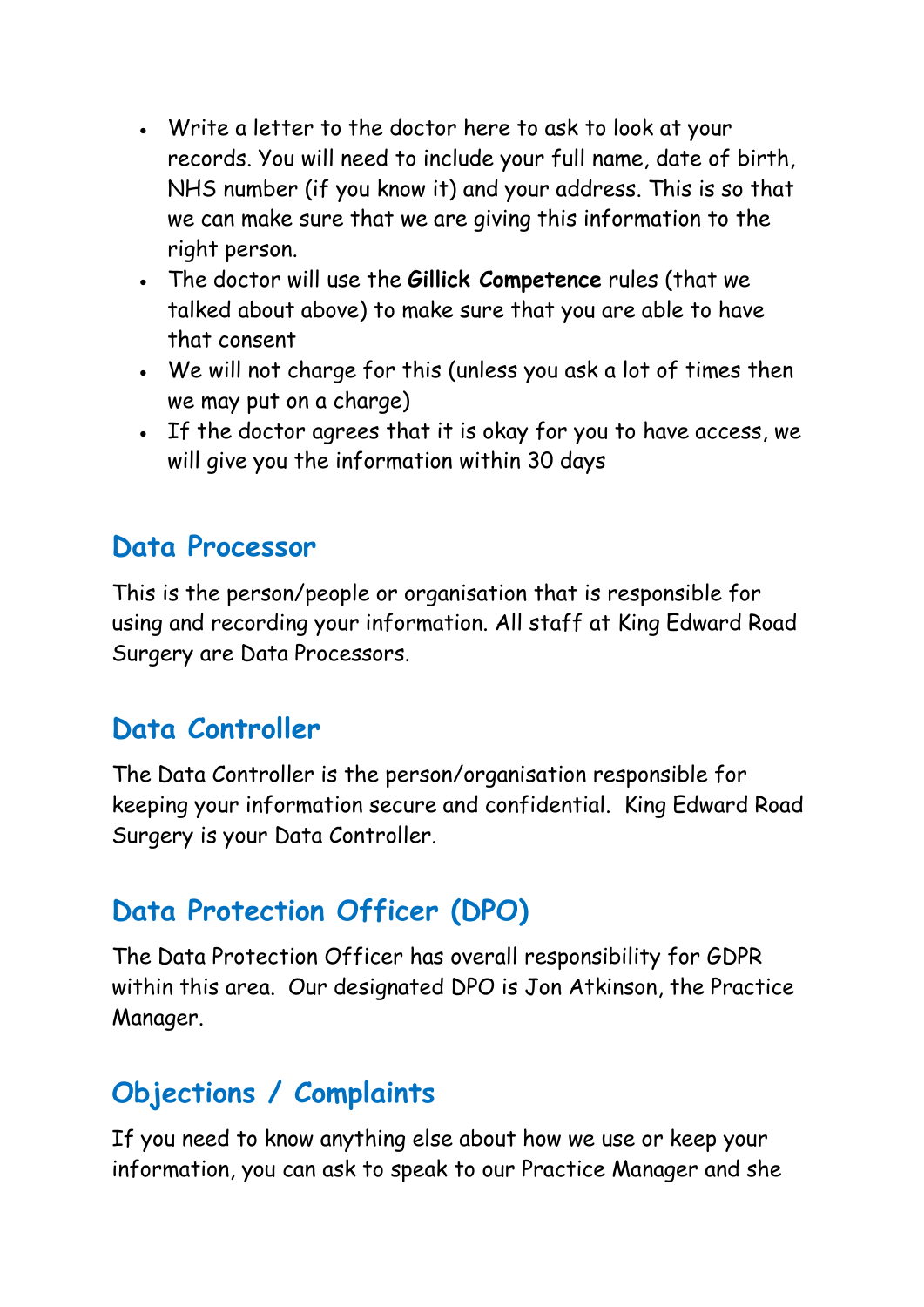will be happy to explain. If you have access to the internet, you can also read more about this on the ICO website (www.ico.org.uk )

#### Important-Change of Details

It is important that you tell us or any other person treating you if any of your details such as your name, address or contact details have changed.

#### Telephone Numbers

You should also know that at 13 years old you are able to use your own mobile telephone number instead of your parents' or guardians' numbers for when we need to contact you.

Any time after your 13<sup>th</sup> birthday please let us know which number you would like to be contacted on. You may still like this to be a parent or guardian's number.

3 months before your  $16<sup>th</sup>$  birthday we will write to you to ask what telephone numbers you would like us to have. If we don't hear from you we will remove telephone numbers from your record, though we will keep previous numbers as alternatives in case we need to contact you urgently. If we use the alternative number, we will not reveal any medical information to anyone other than yourself.

If you are still happy for us to put in one of your parents' or Guardians' mobile numbers then you can tell us to do this.

#### On line access

Similarly, your parent or guardian may have access to your patient on line system, which gives internet access to your record, including details of appointments and test results.

From 13 years of age you can decide who can see this. Please let us know if you would like to change who has access.